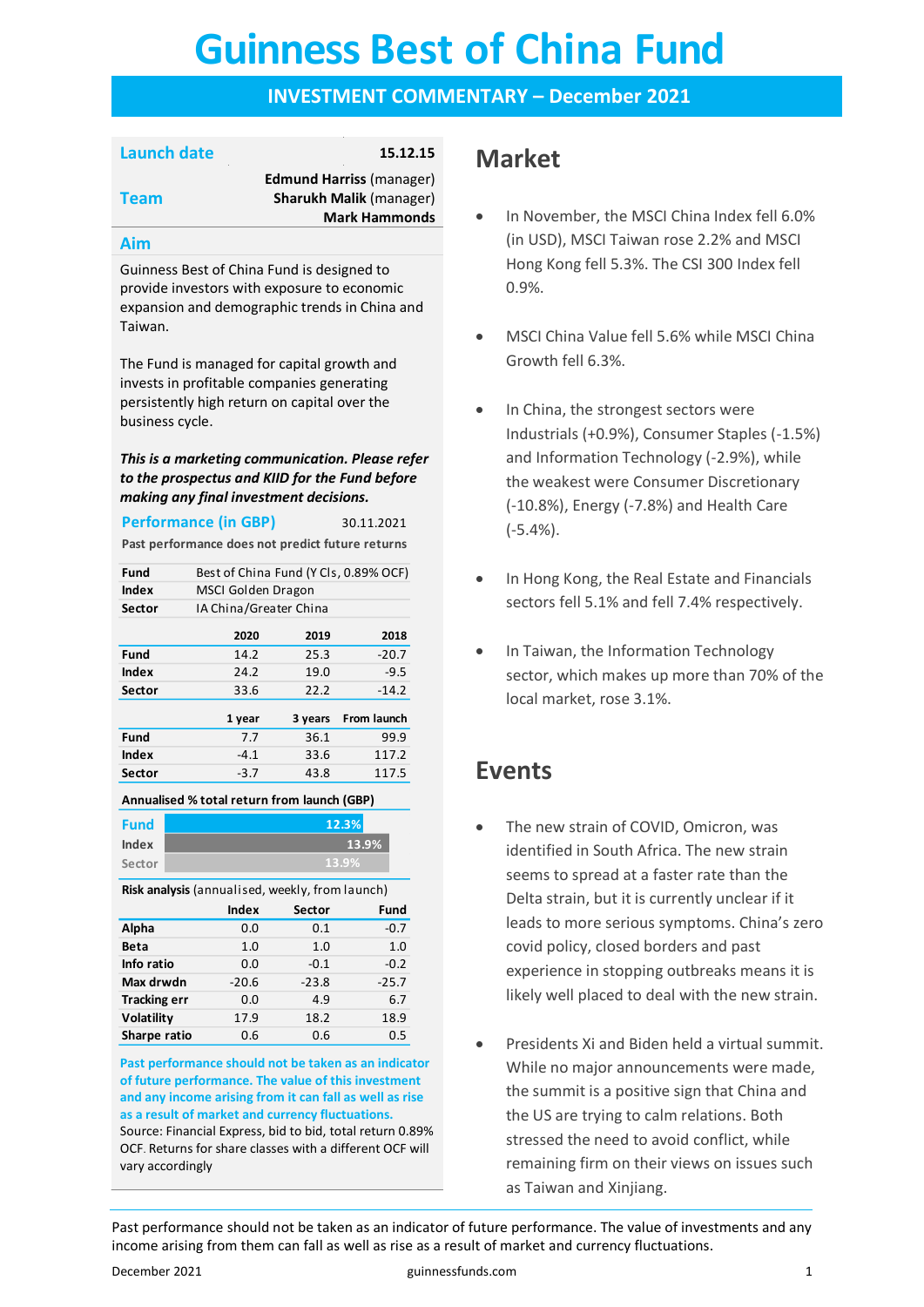- During the COP26 climate summit, the two countries unexpectedly announced they would work together to limit temperature increases to 1.5C.
- In November the Caixin manufacturing Purchasing Managers' Index (PMI) fell 0.7 points to 49.9. On the other hand, the NBS PMI, which is geared towards state firms, rose 0.9 points to 50.1. Easing of the power shortages affecting the more energy-intensive industries, which are likely a higher component of the NBS PMI, explain most of the divergence in the two measures in November. Both PMIs showed improving sentiment on output, input prices and exports. However, both PMIs also show weak sentiment on new orders.

## **Portfolio Performance**

It was a weak month for China, with the MSCI China Index falling 6.0% in USD. This was driven by weakness in the tech stocks. Tencent was asked by regulators to temporarily pause releasing new apps and to stop updating existing apps. This was because the company was found to violate data protection rules on four occasions in the past. On this basis all app updates until the end of the year must be reviewed by regulators to make sure they comply with the law.

Alibaba reported weaker results than expected, which reflects the headwinds the business is facing. Though revenues grew 29% year-on-year, the core business, the customer management segment, only grew sales by 3%. In response to government rules lowering the barriers to entry in the industry, Alibaba has effectively had to subsidise some merchants on its platforms, which means revenue growth in this segment is lagging Gross Merchandise Value (GMV) growth. The company is investing to generate growth in other parts of the business, such as by continuing to target lower-tier cities and by growing the group buying and cloud businesses. While these businesses contribute to revenue growth, they are still not material contributors to earnings as they are still building scale, so Alibaba's margins may suffer. The Fund's underweight in Alibaba helps it in periods where Alibaba is weak, as Alibaba is the secondlargest constituent of the MSCI China Index. As of 29<sup>th</sup> October, Alibaba had a weight of 11.5% in the MSCI China Index compared to a neutral weight of only 3.3% in the portfolio.

JD.com reported a better set of results despite being a competitor to Alibaba. Revenue grew 30% and the business continues to gain market share. Sales growth in the electronics and appliance category accelerated as JD takes market share from Suning. JD only has half of the users that Alibaba has, so still has room to grow its customer base in the coming years. The grocery business continues to grow but is still in the expansion phase, and so is not expected to become a material contributor to earnings for a few years. Government efforts to improve competition in the industry are a further tailwind for JD.

Baidu's results came in line with expectations but were still relatively weak. Marketing revenues from the search business grew 6% year-on-year. On the other hand, the cloud business grew revenues 73% but is still a small contributor to the overall business. We continue to hold the business because we think that using a 'sum of the parts' valuation, there is upside in the stock. Baidu's share price has sold off partly due to increased government regulation of the broader industry, but we think it can benefit from certain changes. For example, making content on Tencent's platforms available for Baidu's search engine is a clear positive for Baidu.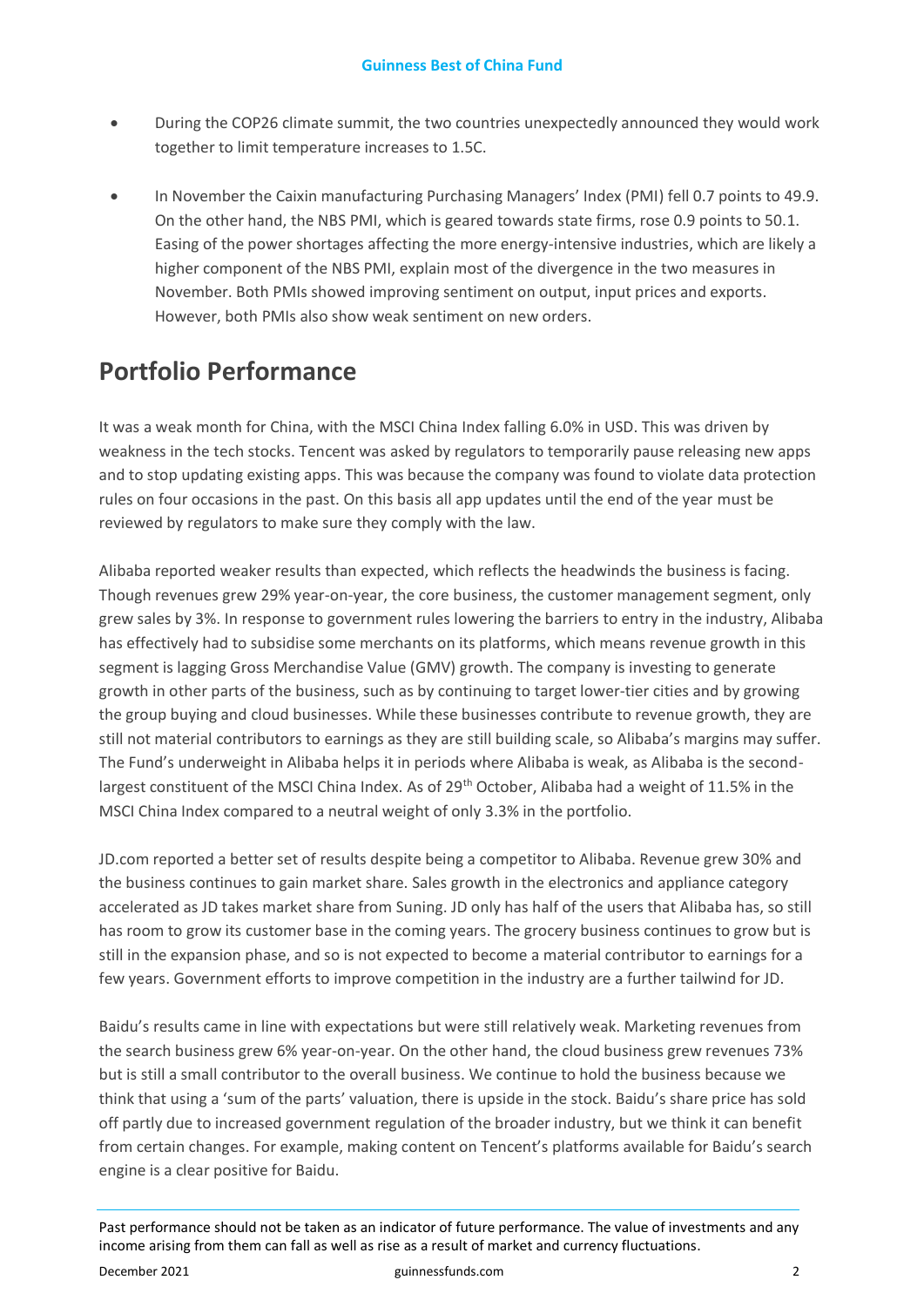#### **Stock Switches**

We sold Catcher Technology. The company makes metal casings, which is a competitive industry. Catcher sold its iPhone casings business last year and now is mostly exposed to computers and set-top boxes. The business's return on capital has dipped significantly and it will take years to find the required growth drivers to move it forward. Consequently, after the sale of Catcher, we now own three Taiwanese companies in the portfolio, accounting for c.10% of the Fund. These companies are TSMC, Elite Material and Novatek Microelectronics. While we manage the Fund to capture the growth opportunities in China, we also include certain Taiwanese companies in the universe. These Taiwanese companies can be split into two groups:

- 1. Taiwanese companies with more than 50% of sales from China or more than 50% of assets in China.
- 2. Taiwanese companies in the semiconductor chain. While there are semiconductor companies in China, often the quality or the price of the companies can be unattractive. Meanwhile, in Taiwan, there are many good quality growing businesses trading at more reasonable prices. We include these Taiwan semiconductor names to give better valued exposure to the semiconductor industry.

### **Summary view & outlook**

Based on consensus analyst earnings estimates, the fund is trading at 12.5x on 2022 earnings, which is in line with the MSCI China Index. This is despite the Fund being invested in higher-quality businesses, as the Fund's Return on Equity of 22% is well above the market's value of 12%. The Fund is invested in companies which have, in aggregate, grown sales and earnings by 12% and 13% a year over the past five years, compared to 3% and 0% for the market. Based on consensus estimates, the Fund is expected to grow sales and earnings by 19% and 17% a year over the next two years. This puts it a premium to the market's expected values of 12% and 13%. The Fund is run on an equally weighted basis which means its active share, relative to the MSCI China Index, is high at 88%.

We believe for the quality, historic earnings growth and forecast earnings growth that the Fund offers, paying 12.5x on 2022 estimated earnings is an attractive offer. The Fund has limited exposure to the Internet tech stocks which have been weak and subject to greater regulation this year, explaining the Fund's good relative performance year-to-date. Our focus on the structural growth themes in China means we give diversified exposure to growing businesses, which have become gradually cheaper over the year, even though the apathy towards China is not directed towards all of these companies. China is out of favour due to events concerning the more well-known internet and consumer companies, but we think investors are missing the opportunity to invest in less well known but good quality growth stocks in the region trading at attractive prices. The companies we have invested in have proven they can take advantage of their respective structural growth themes, as they have in aggregate grown sales and earnings by 12% and 13% a year, over the past five years. We believe even absent a multiple recovery, the returns from the Fund can be driven from the earnings growth we expect the portfolio to deliver. The market is expecting the portfolio to grow earnings by 17% a year over 2021 and 2022. Assuming markets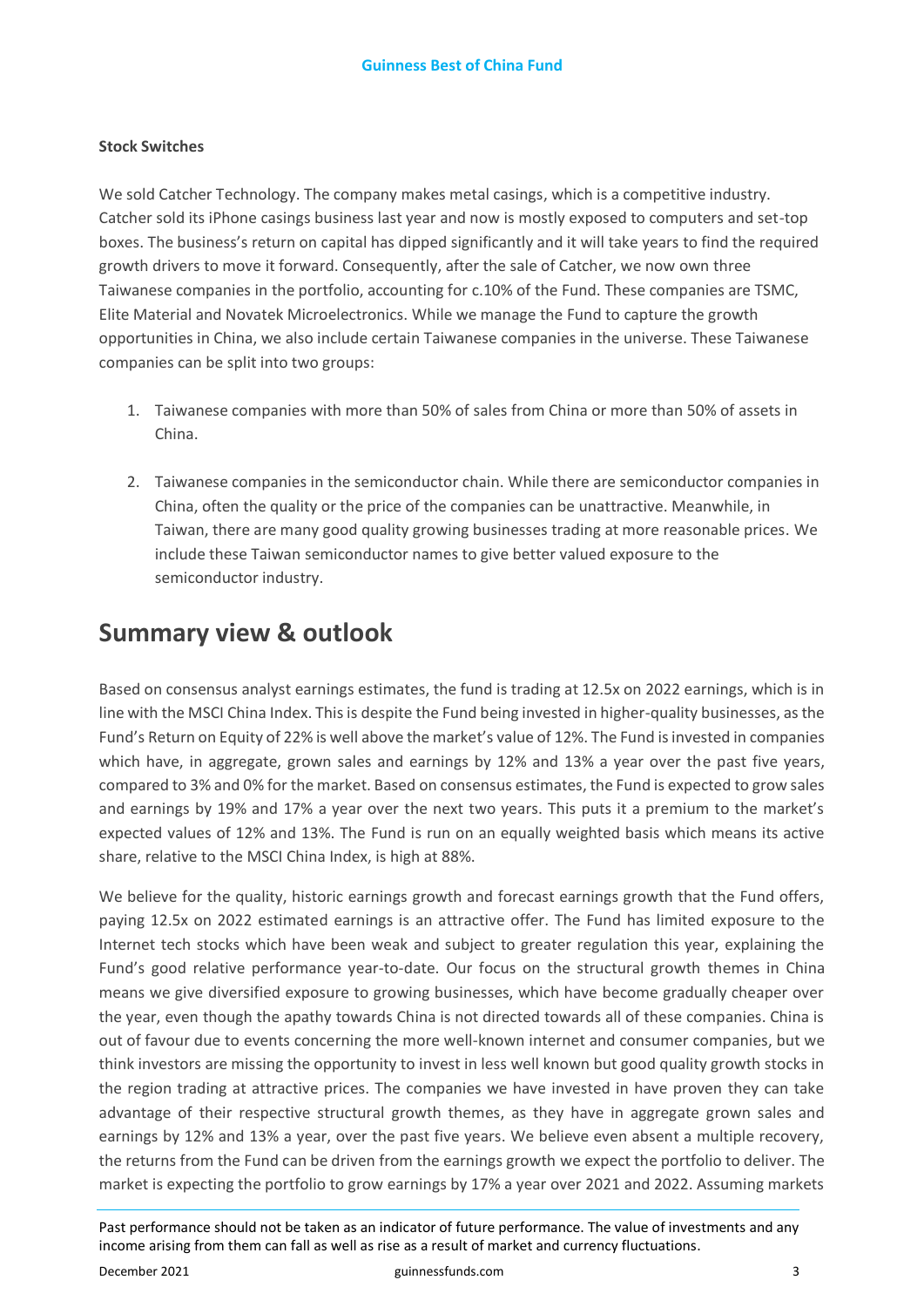#### **Guinness Best of China Fund**

do eventually assign a higher multiple to China, as they have done over time, this should add to the overall expected return for the Fund.

**Edmund Harriss Sharukh Malik, CFA**  Portfolio Managers

### **Data sources**

Fund performance: *Financial Express, total return 0.89% OCF*

Index and stock data: *Bloomberg*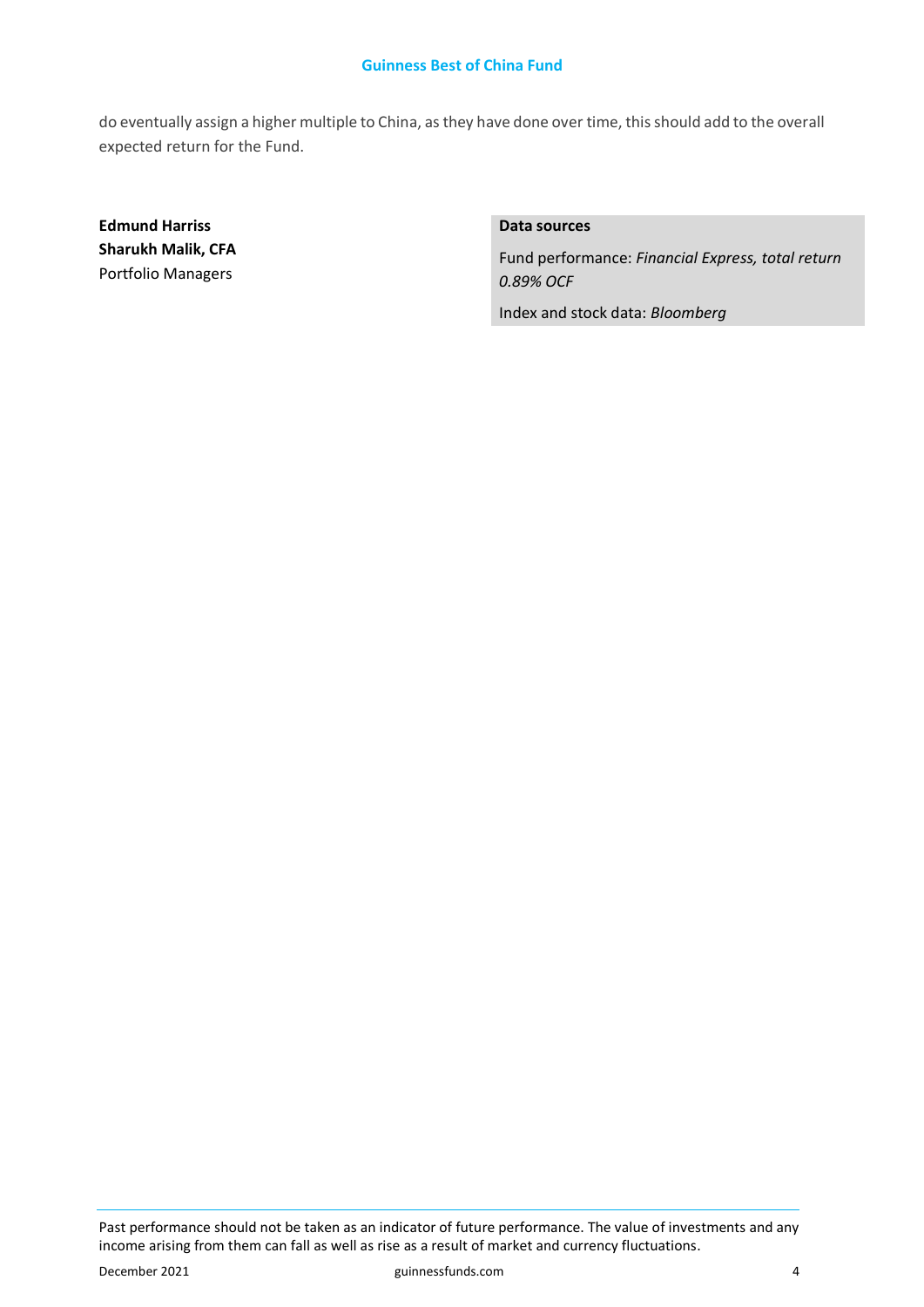#### **Guinness Best of China Fund**



**30/11/2021**

**30/11/2021**

#### **PERFORMANCE**

*Past performance does not predict future returns* 

#### **Annualised % total return from launch (GBP)**

| Fund (Y Class, 0.89% OCF)             | 12.3% |  |
|---------------------------------------|-------|--|
| <b>MSCI Golden Dragon Index</b>       | 13.9% |  |
| IA China/Greater China sector average | 13.9% |  |

| Discrete years % total return (GBP)   |            | Nov '21          | <b>Nov '20</b> | Nov '19    | Nov '18    | <b>Nov '17</b> |
|---------------------------------------|------------|------------------|----------------|------------|------------|----------------|
| Fund (Y Class, 0.89% OCF)             |            | 7.7              | 14.7           | 10.1       | $-13.3$    | 31.2           |
| MSCI Golden Dragon Index              |            | $-4.1$           | 27.5           | 9.2        | $-4.1$     | 25.2           |
| IA China/Greater China sector average |            | $-3.7$           | 34.0           | 11.4       | $-7.7$     | 27.8           |
| Cumulative % total return (GBP)       | 1<br>month | Year-<br>to-date | 1<br>year      | 3<br>years | 5<br>years | From<br>launch |
| Fund (Y Class, 0.89% OCF)             | 3.4        | 1.8              | 7.7            | 36.1       | 54.7       | 99.9           |
| MSCI Golden Dragon Index              | $-0.3$     | $-6.1$           | $-4.1$         | 33.6       | 60.3       | 117.2          |
| IA China/Greater China sector average | $-0.6$     | $-7.6$           | $-3.7$         | 43.8       | 69.6       | 117.5          |

#### **RISK ANALYSIS**

| .                                                   |          |          | $-0.1 - 1.0 - 1.0$ |
|-----------------------------------------------------|----------|----------|--------------------|
| Annualised, weekly, from launch on 15.12.15, in GBP | Index    | Sector   | Fund               |
| Alpha                                               | 0.00     | 0.10     | $-0.67$            |
| Beta                                                | 1.00     | 0.98     | 0.99               |
| Information ratio                                   | 0.00     | $-0.05$  | $-0.16$            |
| Maximum drawdown                                    | $-20.57$ | $-23.77$ | $-25.74$           |
| R squared                                           | 1.00     | 0.93     | 0.87               |
| Sharpe ratio                                        | 0.57     | 0.55     | 0.48               |
| Tracking error                                      | 0.00     | 4.89     | 6.73               |
| Volatility                                          | 17.86    | 18.15    | 18.85              |

**Past performance should not be taken as an indicator of future performance. The value of this investment and any income arising from it can fall as well as rise as a result of market and currency fluctuations. Returns for share classes with a different OCF will vary accordingly.** 

Source: Financial Express, bid to bid, total return (0.89% OCF). Fund launch date: 15.12.2015.